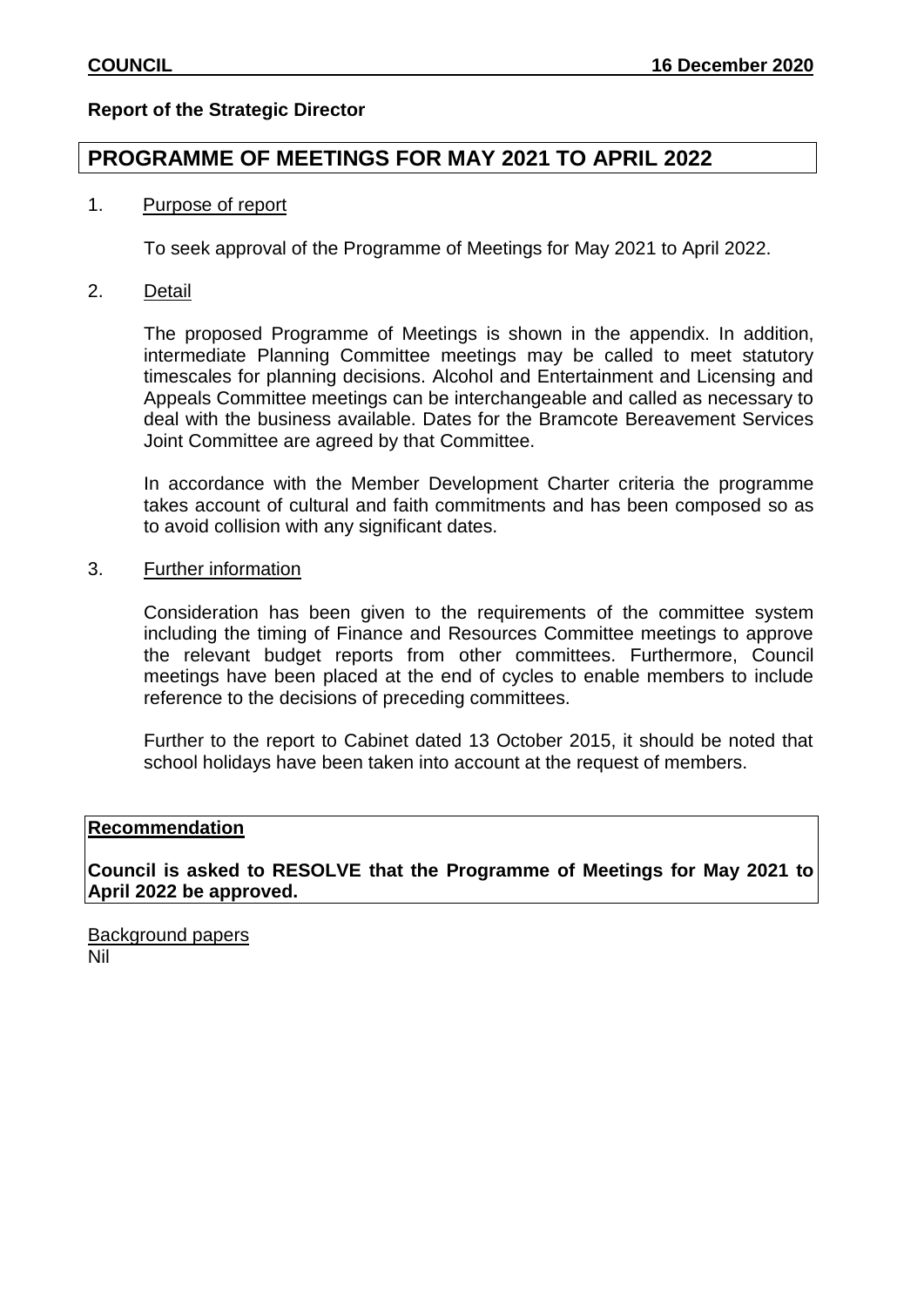## **APPENDIX**

# **Meeting dates for May 2021 to April 2022**

| <b>Date</b>       | <b>Meeting</b>                                       |
|-------------------|------------------------------------------------------|
| 12 May 2021       | Council                                              |
| 17 May 2021       | Governance, Audit and Standards Committee            |
| 18 May 2021       | <b>Housing Performance Group</b>                     |
| 19 May 2021       | <b>Planning Committee</b>                            |
| 26 May 2021       | <b>Housing Committee</b>                             |
| 27 May 2021       | <b>Community Safety Committee</b>                    |
| 8 June 2021       | Licensing and Appeals Committee                      |
| 9 June 2021       | Leisure and Health Committee                         |
| 10 June 2021      | <b>Local Joint Consultative Committee</b>            |
| 14 June 2021      | <b>Environment and Climate Change Committee</b>      |
| 17 June 2021      | <b>Bramcote Bereavement Services Joint Committee</b> |
| 22 June 2021      | <b>Alcohol and Entertainments Committee</b>          |
| 23 June 2021      | <b>Planning Committee</b>                            |
| 24 June 2021      | Jobs and Economy Committee                           |
| 29 June 2021      | <b>Personnel Committee</b>                           |
| 1 July 2021       | <b>Policy and Performance Committee</b>              |
| 8 July 2021       | <b>Finance and Resources Committee</b>               |
| 14 July 2021      | Council                                              |
| 19 July 2021      | Governance, Audit and Standards Committee            |
| 20 July 2021      | <b>Housing Performance Group</b>                     |
| 21 July 2021      | <b>Planning Committee</b>                            |
| 22 July 2021      | Annual Borough Parish                                |
| 1 September 2021  | <b>Housing Committee</b>                             |
| 2 September 2021  | Jobs and Economy Committee                           |
| 7 September 2021  | Licensing and Appeals Committee                      |
| 8 September 2021  | <b>Planning Committee</b>                            |
| 9 September 2021  | <b>Community Safety Committee</b>                    |
| 13 September 2021 | <b>Environment and Climate Change Committee</b>      |
| 15 September 2021 | Leisure and Health Committee                         |
| 20 September 2021 | Governance, Audit and Standards Committee            |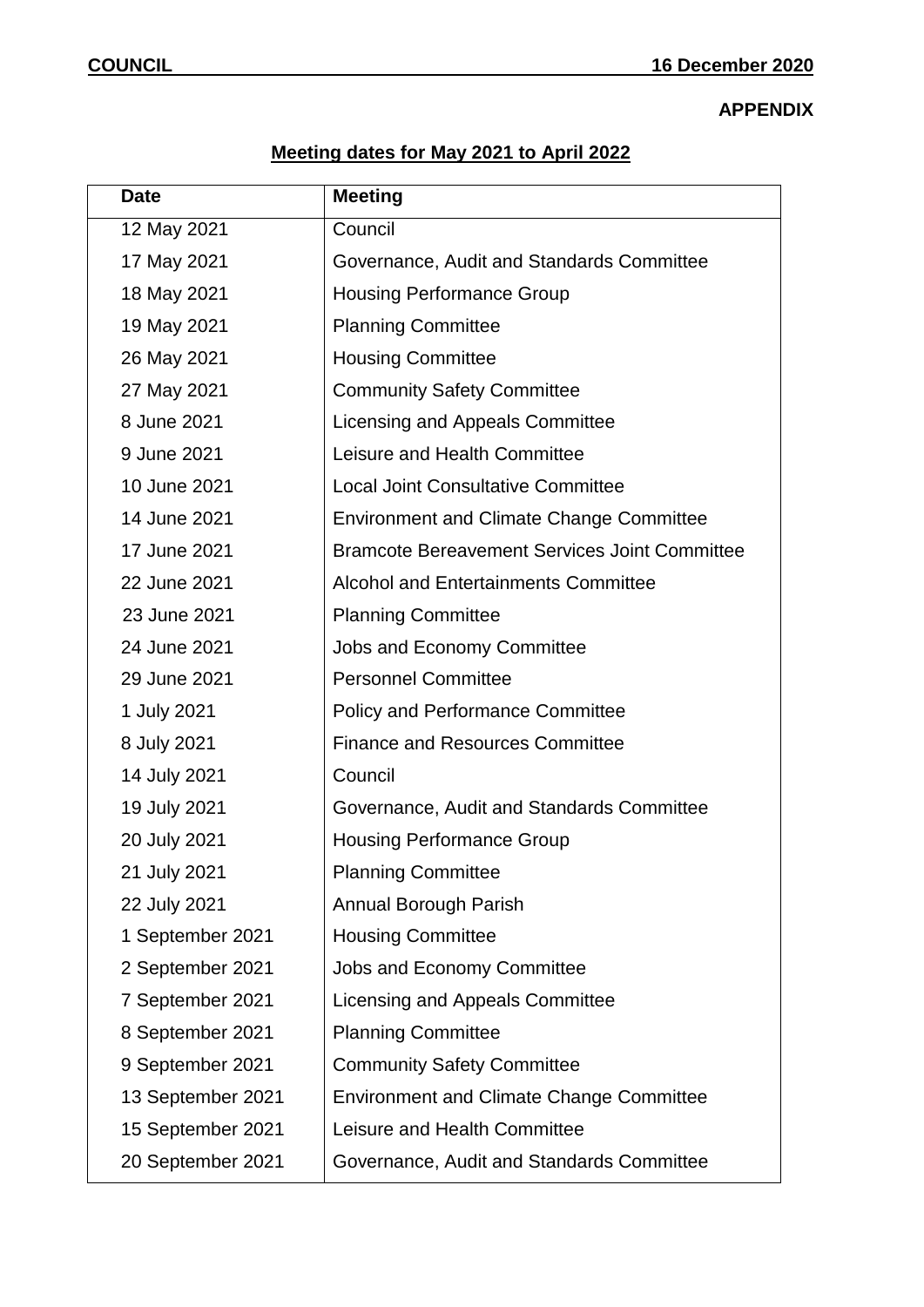| <b>Date</b>            | <b>Meeting</b>                                  |
|------------------------|-------------------------------------------------|
| 21 September 2021      | <b>Alcohol and Entertainments Committee</b>     |
| 28 September 2021      | <b>Personnel Committee</b>                      |
| 30 September 2021      | <b>Policy and Performance Committee</b>         |
| 6 October 2021         | <b>Planning Committee</b>                       |
| 7 October 2021         | <b>Finance and Resources Committee</b>          |
| 13 October 2021        | Council                                         |
| 2 November 2021        | <b>Housing Performance Group</b>                |
| 3 November 2021        | <b>Planning Committee</b>                       |
| 4 November 2021        | <b>Local Joint Consultative Committee</b>       |
| 11 November 2021       | <b>Community Safety Committee</b>               |
| 17 November 2021       | <b>Housing Committee</b>                        |
| 18 November 2021       | <b>Jobs and Economy Committee</b>               |
| 22 November 2021       | <b>Environment and Climate Change Committee</b> |
| 24 November 2021       | Leisure and Health Committee                    |
| 29 November 2021       | Governance, Audit and Standards Committee       |
| 30 November 2021       | <b>Personnel Committee</b>                      |
| 2 December 2021        | <b>Policy and Performance Committee</b>         |
| 7 December 2021        | Licensing and Appeals Committee                 |
| 8 December 2021        | <b>Planning Committee</b>                       |
| 9 December 2021        | <b>Finance and Resources Committee</b>          |
| 15 December 2021       | Council                                         |
| 5 January 2022         | <b>Planning Committee</b>                       |
| 6 January 2022         | <b>Finance and Resources Committee</b>          |
| 11 January 2022        | <b>Housing Performance Group</b>                |
| 19 January 2022        | Leisure and Health Committee                    |
| <b>20 January 2022</b> | <b>Community Safety Committee</b>               |
| 27 January 2022        | <b>Jobs and Economy Committee</b>               |
| 31 January 2022        | <b>Environment and Climate Change Committee</b> |
| 2 February 2022        | <b>Housing Committee</b>                        |
| 9 February 2022        | <b>Planning Committee</b>                       |
| 10 February 2022       | <b>Finance and Resources Committee</b>          |
| 22 February 2022       | <b>Alcohol and Entertainments Committee</b>     |